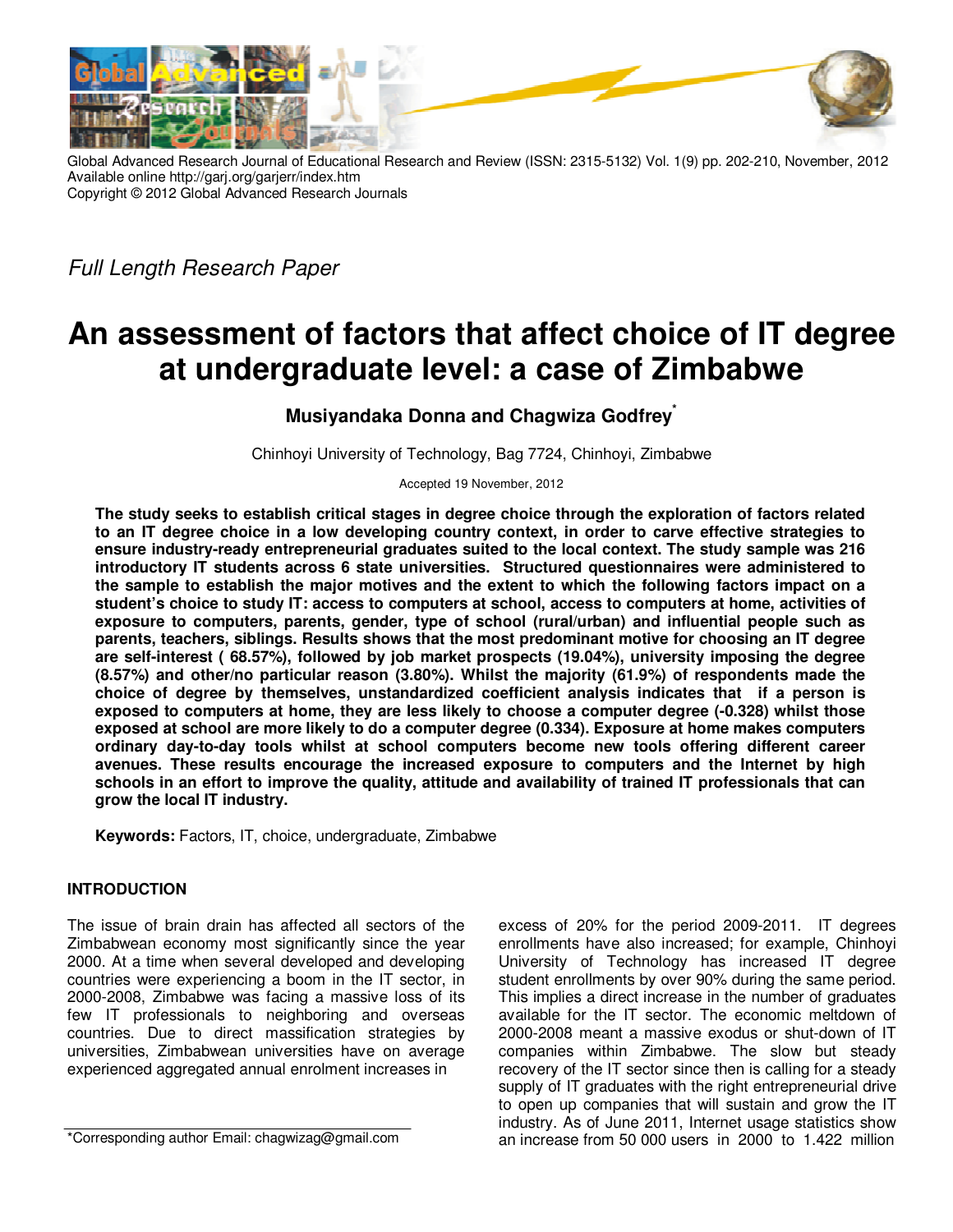

 **Figure 1** Factors influencing girls' career choices (source: Adya and Kaiser, 2005)

users representing 13% of the population (Internet World Stats, 2011). This is suggestive of the growth in the number of companies offering Internet services. The figure is also suggestive of the increased sophistication of the user/consumer and the increase in the demand for IT related services. The IT sector offers many opportunities for entrepreneurship since it deals with intangible goods and does not require expensive office space. The government's relaxation (0% duty) of duty on ICT equipment helps creates a favorable environment for the growth of the IT sector. With a prolific supply of graduates the targets for achieving a knowledge economy can be met. Putting things together, the increased supply of IT graduates may not necessarily sustain and grow the IT sector especially if the graduates got into IT for the wrong reasons, are wrongly motivated, are misinformed about the status, challenges and opportunities of the IT sector and do not possess a strong entrepreneurial drive for a sustained interest in the field. It is thus imperative to understand the impact points where high school students choose IT as a degree of choice so as to guide the IT industry, policy makers and government in their endeavor to create experts to drive a knowledge economy. Our study seeks to understand the point of impact (i.e. critical stages) where high school students experience the greatest turning point to take up IT as a career so that efforts to create sustained interest, the right attitude and adequate preparation are emphasized there. In order to establish this point of impact, it is therefore important to establish the reasons for choosing an IT career and to what extent each of the following factors impact on student's choice of IT as a career:

• Environmental, social and cultural context (education background, prior exposure to computers, economics at home)

Influential people such as family, counselors, teachers and parents

• Individual perceptions about IT.

The choice of degree major is often interpreted as the career choice, especially where a science career is concerned, because very few divert and change to nonscience careers after graduation or a few years in the field. Hence our interpretation of career choice is equivalent to degree choice.

The rest of our discussion is as follows: section 2 presents a review of related literature, section 3 the methodology, section 4 is the discussion of the findings. Section 5 concludes our paper with a discussion of the implications of the study for Zimbabwe. Numerous studies have been done in trying to establish the reasons for people's career choice. The choice of subjects for study at high school and aptitude, i.e. science or nonscience, greatly influences the general career path (Gabay-Egozi et al., 2009; Tolsma et al., 2010). Experiences whilst at school (Mugonzibwa et al., 2000; Wilkinson, 1996) and interactions with influential people (Davies et al., 2005; Mellors-Bourne, 2008) also determine the choice of career path. For some careers, in particular Information Technology (IT), the major influencing factor has been parents, family and influential experiences (Meszaros et al., 2009; Runciman, 2009; Issa and Nwalo, 2008; Munro and Elsom, 2000; Turner et al., 2002; Trauth et al., 2008). Adya and Kaiser propose a model of factors influencing girls' career choice and their interactions (see Figure 1). In this model, the family, peers and media constitute social factors and the teacher/counselor, school access, personal access and same-sex education constitute the structural factors. These factors can either manifest their influence in the form of role models, gender stereotypes or technology resources.

### **Social Factors**

Family, in the form of parents and siblings can have a positive or negative influence on career choice. If a child looks up to one of the members as a role model, they are likely to make the same career choice. Parents exert heavier influence than teachers and counselors (Adya and Kaiser, 2005; McInerney, 2008; Hunter, 2006; Meszaros et. al, 2009; Denner, 2009; Munro and Elsom,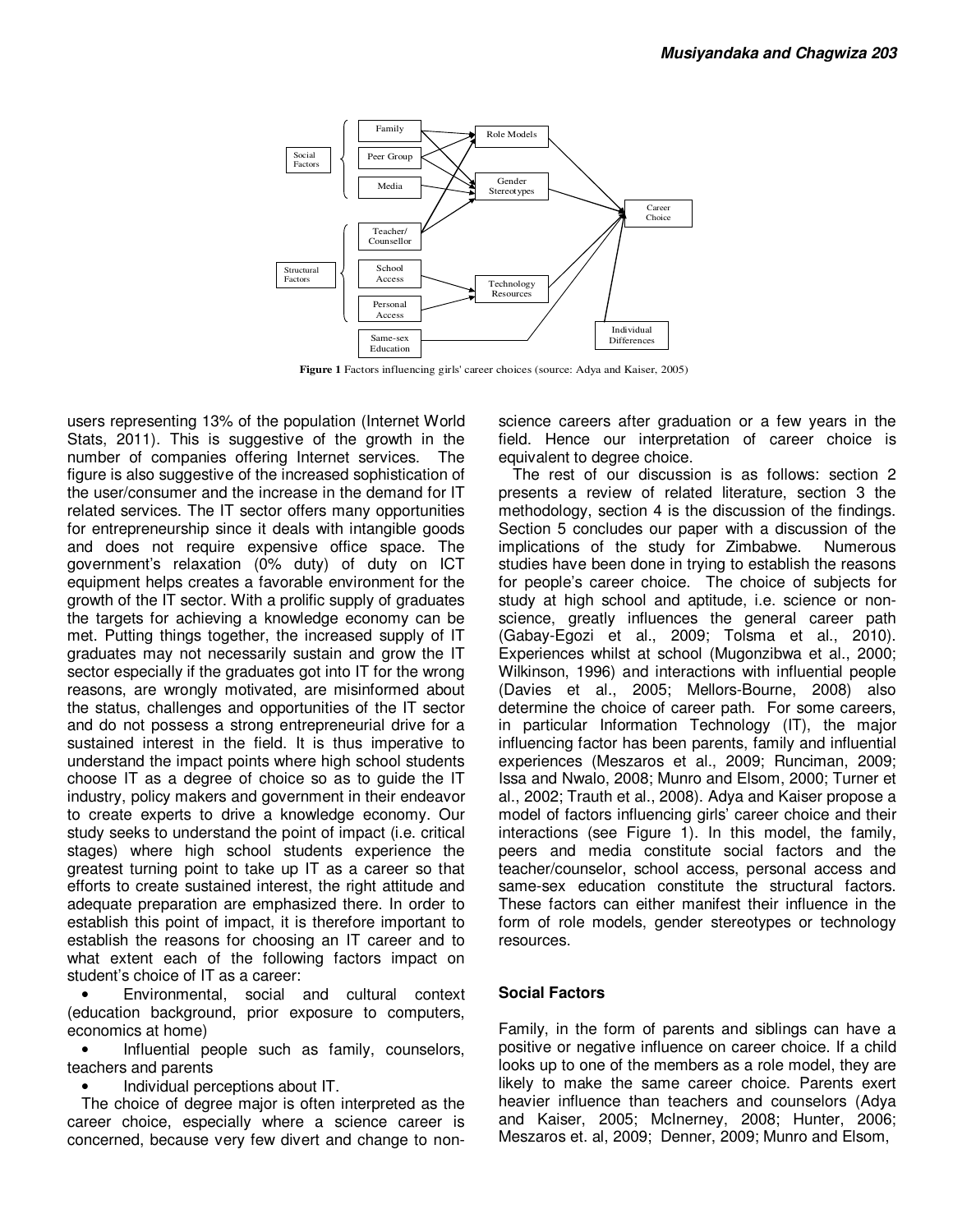2000; Creamer and Meszaros, 2009; Turner et. al, 2002). Parents can provide positive influence through the provision of an enabling or encouraging environment, for example, providing computers within the home. Parents also exert influence through the provision of career information. However, in some instances parents have been shown to exert very little influence on career choice (Mellors-Bourne, 2008; Issa and Nwalo, 2008; Mugonzibwa et. al, 2000; Wilkinson, 1996).

The effects of peer groups on career choice are both positive and sometimes detrimental. Media has often been seen to promote gender stereotypes resulting in less females taking up science-related careers such as IT (Adya and Kaiser, 2005). Another reason for the imbalance is the general perception that science subjects are harder and therefore most suited to boys than girls (Gabay-Egozi et. al, 2009; Tolsma et. al, 2010; Hunter, 2006). This belief can also be transferred by teachers to students (Hunter, 2006). However the proliferation of women's magazines featuring those that have broken the gender stereotype boundaries and the promotion of women empowerment programs are likely to remove the gender-stereotype boundaries. We thus expect that there are very insignificant gender differences in relation to Information technology career choices.

The interdependence of family, school and community culture influences the youth's perceptions of career choice. In a study of young adults' career choices in Rural Pennsylvania, perceptions of the ideal job, barriers such as lack of financial resources and prospects of high pay were critical in influencing career choice. Those in poorer or less advantaged communities had a smaller pool of career to choose from because of less school and family support and social and economic barriers (Ferry, 2006). While there is an increased general affordability of computers in Zimbabwe due to the dollarization of the economy and relaxation of duty, such technology is not easily afforded by the rural poor. Less than 2% know about computer technology and the role it would play in their lives. In essence, their current lifestyle and activities may not see any use for computer technology. It is therefore expected that few youth educated under rural backgrounds would enroll for IT degrees.

### **Structural Factors**

Institutional support in the form of teachers/counselors, technology access both at home and at school and the educational environment can influence career choice decisions both positively and negatively.

Whilst teachers and counselors are often expected to provide solid career foundations and inspire certain career directions within schools, research results show to the contrary that the influence of teachers and counselors is quite insignificant (Adya and Kaiser, 2005;

Mugonzibwa et. al, 2000; Wilkinson, 1996; Meszaros et. al, 2009; Davies et. al, 2005). Meszaros et al. (2009) confirm the role of parental support in their study; when all other things are considered, interactions with others, such as counselors and teachers, about career options did not have a significant effect on career interest that overrode the direction provided by parents. In some cases, teachers do not see themselves as a source of information on advice about careers in science and technology but rather a job for the "careers person" (Munro and Elsom, 2000). In a developing country context, where very little information is usually available from parents concerning the varied careers available, and where students spend a greater part (8 out of 12 hours) of their day at school, such a scenario would result in the student choosing conventional or stereotyped careers common within their community or prevalent among family members

The issue of access at home or at school is largely dependent on the economic standing of the family and the school, and the environment (whether urban or rural). More and more families in the urban environment are now able to afford a computer. However, a recent World Bank report shows that the number of personal computers per 100 people in Zimbabwe is 7.6; this represents a very low home access ratio (World Bank Report, 2010). However, the mass computerization of schools through various initiatives such as the Computers for Zimbabwe and the Presidential Schools Computerisation programmes has increased the potential role that schools could play in shaping careers in information technology.

Adya and Kaiser (2005) posit that social factors are much more influential in shaping the early perceptions of children because young people are not exposed to the structural factors to the same as adults in professional settings. We however argue that with the increase in ICT access within homes, schools and even in community centers, young children are now even more exposed to the structural factors than the social factors and this can thus tip the scales in influencing their career decisions.

Exposing girls and boys at a young age to equipment and/or concepts related to a particular career removes stereotyping barriers and reduces intimidation. Transforming experiences, which entails the influence by role models and mentors, and enriching experiences such as involvement in lab projects at school or home, independent studies and exposure to a broad range of career choices, usually exert positive influence on career choice. They "may yield the confidence and perseverance necessary for the initial choice towards science to be made and acted upon" (Besecke and Reilly, 2006). Continuous exposure builds confidence in them and is often expected to steer a preference to taking up a related career.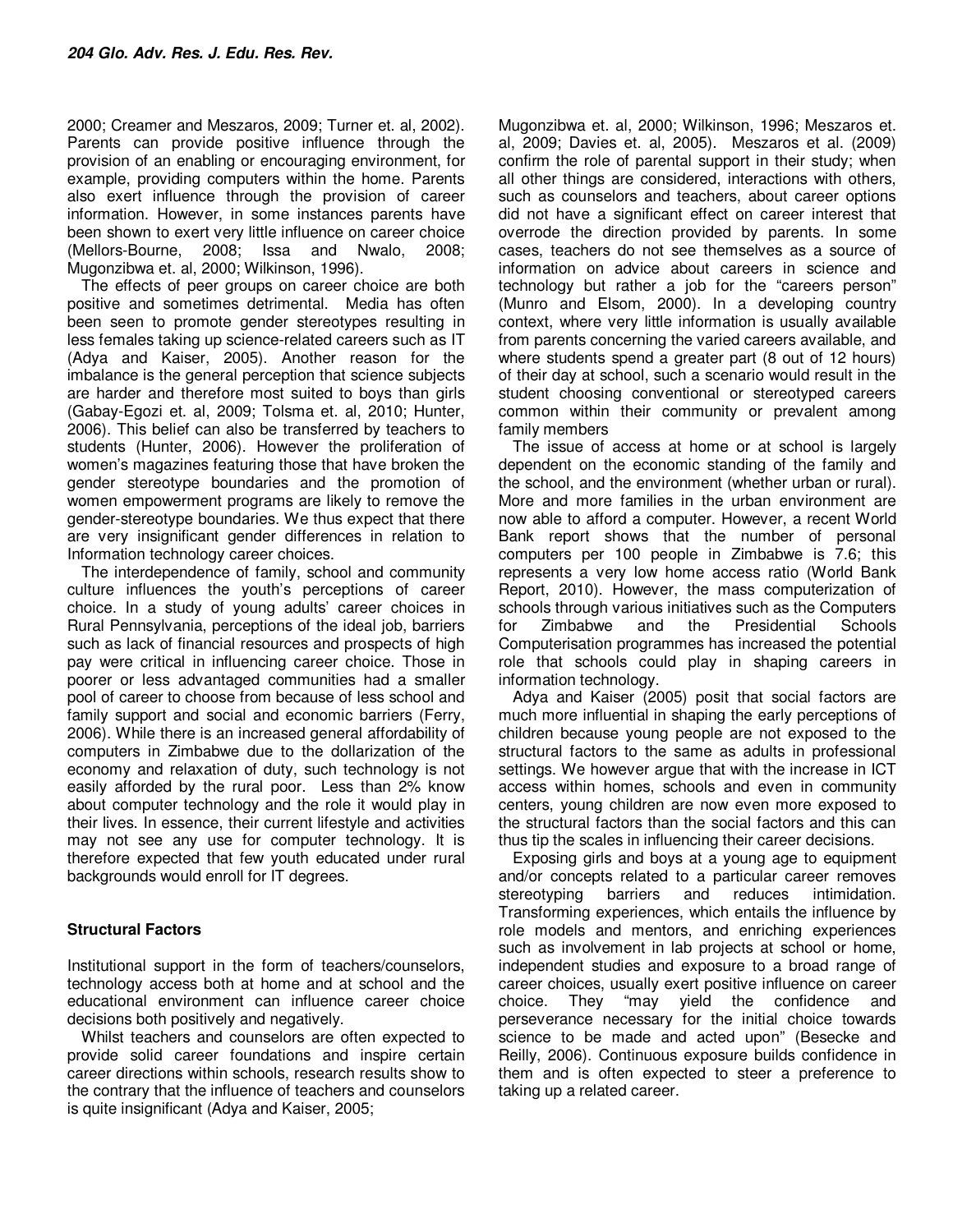Participation in science-related activities has been shown to be quite significant in influencing sciencerelated career choice (Yoon and Pak, 2001; Munro and Elson, 2000; Hunter, 2006). Since the bulk of these experiences are provided by teachers, the attitudes of the teachers and gender-stereo-typed perceptions are often likely to affect the gender balance and attitudes of those with an initial interest in science-related careers. In the case of Information technology, early exposure has been shown to reduce intimidation with technology and thus increase the acceptance or use of that technology even later in life (Adya and Kaiser, 2005; Technology Acceptance models). Turner et. al (2002) revealed that one of the main influencing factors influencing women to study for IT were influential experiences such as programming class, working on IT projects whilst in school and being provided unique opportunities by teachers. However results as to whether such exposure translates to taking up a career in IT are rather inconclusive (Adya and Kaiser, 2005).

Some researchers are of the view that social, structural and economic factors exert more pressures in influencing career choice than attitudes towards technology (Adya and Kaiser, 2005). We posit that access to technology such as computers in homes presents a social networking and gaming environment to children; this does not expose the child to careers in information technology, but rather to the computer as a necessary tool for everyday functions. The best environment to show the computer as an avenue for a career in IT is the school environment. Therefore, the manner in which computers are used will definitely influence "beliefs and attitudes about technological careers" (Adya and Kaiser, 2005:238). Encouraging positive experiences in high school will thus lead to choice of an IT degree major (McInerney et.al, 2008/9). Early access to computers must be provided to reduce intimidation and same sex education strategies must be used in order to reduce the career bias against IT (Adya and Kaiser, 2005).

Children usually imitate the behavior and tastes of those they interact with, especially their peers, parents, family and role models. Children's perceptions about careers are based on early perceptions (Adya and Kaiser, 2005).

Issues dealt with on a marginal level are factors such as individual differences and personality characteristics because of their complex nature. Besecke and Reilly (2006) have shown that innate personality variables such as high mathematics/science proficiency, a high need for achievement and high social esteem also play a significant role in influencing career choice. Nevertheless, these are very important factors that require in-depth study as they may offer better insights in understanding the complex nature of making choices (Adya and Kaiser, 2005).

## **Expectations about the job**

Job prospects, for example salary expectations and perceptions about the job market, have shown to have little encouragement in influencing career choice (Mugonzibwa et. Al, 2000; Wilkinson, 1996; Issa and Nwalo, 2008). The rankings of the importance of factors influencing career choice differ according to whether one is in a developed or a developing country context, regardless of the profession. In Tanzania, a developing country, the ranking from most important was image of a profession; work/profession characteristics; course characteristics; direct gains and advice from important persons (Mugonzibwa et. al, 2000). In contrast, in the United Kingdom, the top five rankings for factors influencing career choice for both male and female civil engineering students are: opportunity to do interesting work, opportunity to do varied work, organizations' training programmes for graduates, salary is important, opportunity for quick advancement, and involvement in new developments (Wilkinson, 1996). In both findings, the influence of other people such as friends and family ranked low.

Whilst most research on IT career choice focuses on females (Trauth et. al, 2008; Creamer and Meszaros, 2009; Turner et.al, 2002; Denner, 2009; Adya and Kaiser, 2005), the findings generally agree with non-genderbiased research (Mellors-Bourne, 2008; Runciman, 2009; Davies et. al, 2005) on the following major factors for IT career choice:

• Socio-cultural: Parental influence, Strong academic background/ Aptitude, Socialization

Perceptions: Prestige for parents by entering an esteemed field, Idea of pursuing clean work, Prospects of high pay

• Structural**:** Importance of role models, Access to and Experience with computers

Davies et al. (2005) also identified additional factors that influence both boys and girls, namely personal interest and personal abilities. Factors that ranked lowest for both boys and girls were friends, teachers and counselors (Davies et al, 2005).

Another factor that appears to be stronger in the choice of an IT career is personal. Mellors-Bourne (2008) carried out a study of UK undergraduates (both male and female) studying computer science or an IT degree. The results suggest that the undergraduates are generally pleased with their degree choice. Of the less than ten percent (<10%) that would choose differently, given the chance again, most would seek a course with more intrinsic interest or enjoyment. The most common reason for the choice of IT as a career path was personal interest and aptitude. Other reasons, ranked from most common to least common are: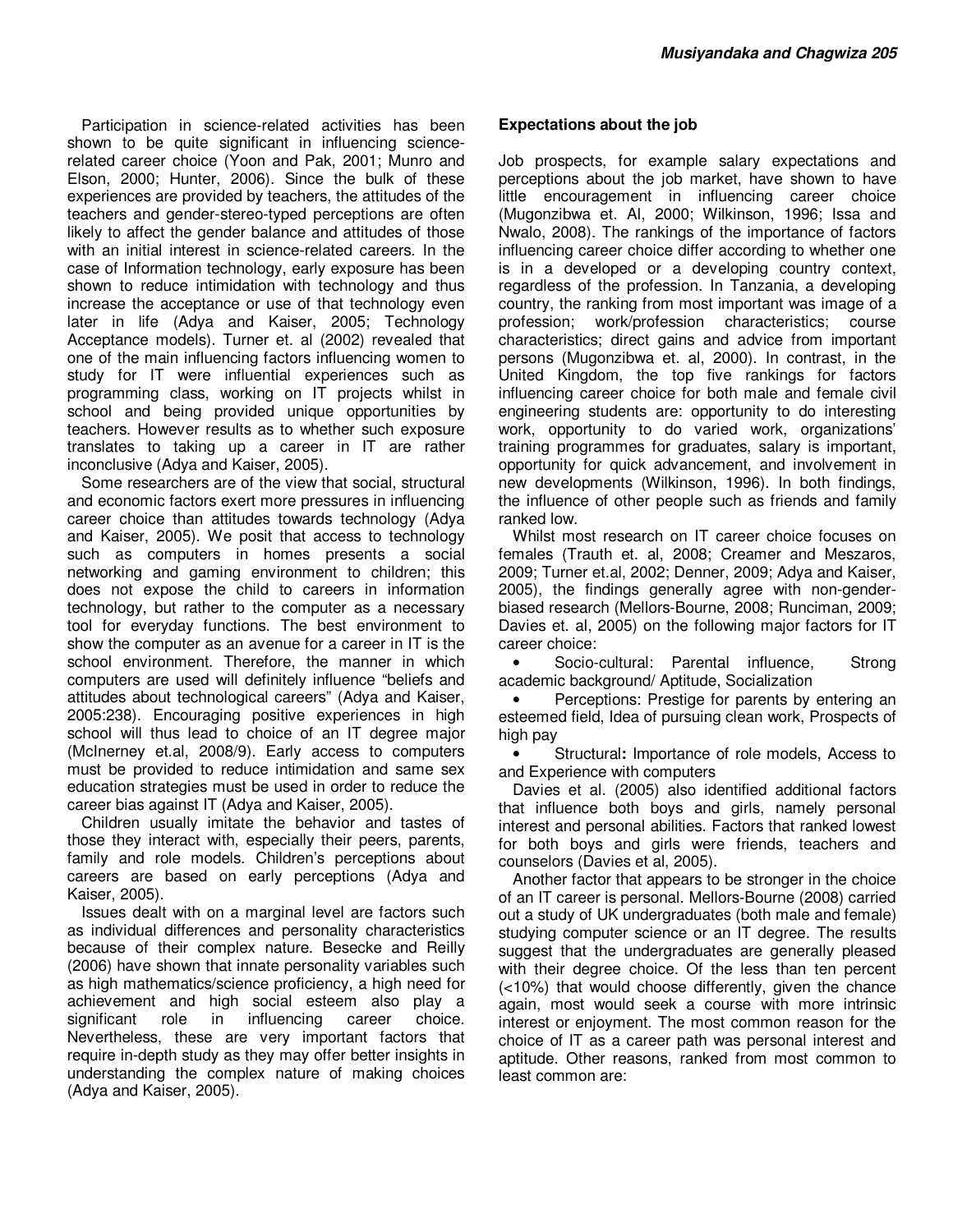1. Enjoyment of the computing subject at Advanced Level.

2. The desire to keep lots of careers options open.

3. The belief that an IT degree is a necessary prerequisite to a career in this sector.

Again, parental influence and personal contact with professionals and career advisors were ranked lower (Mellors-Bourne, 2008). Research thus suggests that less parental/counselor influence and more exposure activities will generate increased interest in the IT profession.

### **The model for career choice**

The discussion above shows the suitability of the Adya and Kaiser's (2005) model in explaining the IT career choice of both males and females. We adapt the model to find out to what extent each factor influences IT career choice. We however leave out the following factors from our study for the following reasons:

Media: whilst most media promotes gender stereotypes, we postulate that this factor is quite insignificant in influencing career choice in IT as opposed to other fields. The issue of gender stereo-typing will most likely influence the choice of lifestyle as opposed to the career choice that can afford that lifestyle. For a developing country context, general observations suggest a separation of the two (choice of lifestyle and choice of career) with the former influencing the latter. Further research work in this area needs to be carried out.

We also suggest that the proliferation of women advancement and profiling in the media will actually provide role models and not gender stereo-types as suggested.

Same-sex education: this would require a comparison of two schools as suggested by Adya and Kaiser (2005) and is thus not within the scope of this research.

Our research will thus consider the following factors:

Structural factors (access to computers at school, access to computers at home, activities of exposure to computers )

Socio-cultural factors (gender, type of school environment (rural/urban), and influential people such as parents, teachers and siblings).

## **METHODOLOGY**

A survey was carried out at 6 state universities in Zimbabwe namely University of Zimbabwe, Chinhoyi University of Technology, Midlands State University, Bindura University of Science Education, National University of Science and Technology and Harare Institute of Technology. A total of 216 students were interviewed through a structured questionnaire. The

structured questionnaires were administered to first semester students studying for IT related degrees such as Computer Science and Information Technology. First semester students were chosen since they are most likely to give an unpolluted response to questions. In order to ensure a 100% return rate of questionnaires, they were administered during lectures. A univariate general linear model was used to assess the factors that affect choice of IT degree programme at the university. Cross tabulations were also used to classify students into groups that related reasons for choosing IT programmes.

### **RESULTS AND DISCUSSION**

In our research 216 IT students were interviewed. It was found out that 30.6% are females and 69.4% are males (see Table 1). More males study IT programmes as compared females. The interviewed females argued that the other females do not like to do IT courses because they presume the area as male oriented.

The computerisation programme launched has yielded effects to the number of students studying IT who studied at rural schools. A significant percentage (14.4%) of the students studying IT are from rural schools, 25.9% are from urban government schools while 11.1% are from private and 48.8% attended boarding schools. The reason for lower number of students who studied their advanced level at private school may be that a considerable number of students from private schools often choose to study abroad for their degrees.

Our results show that most of the interviewed students were not influenced by anyone to do computer studies at advanced level as shown in Table 2. Least number of students from different secondary school background studied the subject due to influence from parents. This might be due to the computerization programme launched by the President of Zimbabwe. The students who learnt at rural school said that they did not have computers at home. This may have affected their choice at advanced level. Since most schools were not computerized when the interviewed people were at secondary level, it may have affected also their combination at advanced level though any science subject is acceptable for admission for IT-related degrees.

Most students who studied at boarding schools were influenced by their teachers to study computer science at advanced level. The current secondary school curriculum results in the teacher spending the most time of day with school children. With the parental role overridden by that of the teacher, students at boarding school therefore have ample time to seek advice mainly from fellow students or teachers. The greater influence with regard to boarding school students is thus from the teacher.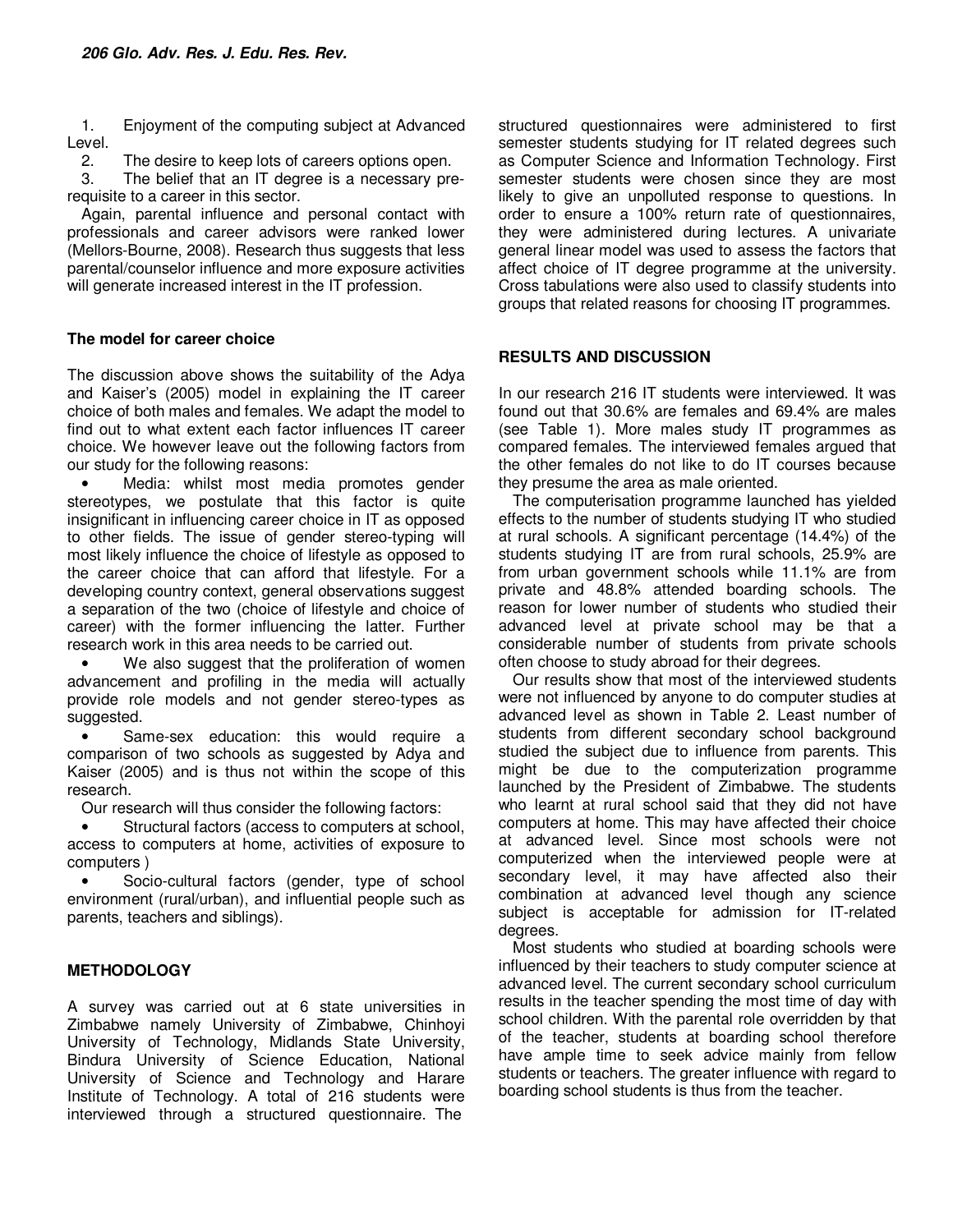**Table 1** Summary of gender distribution for students studying IT

| Gender | Frequency | <b>Percent</b> |  |
|--------|-----------|----------------|--|
|        |           |                |  |
| Female | 66        | 30.6           |  |
| Male   | 150       | 69.4           |  |
| Total  | 216       | 100.0          |  |

**Table 2** Influence at A level to study computer science

|                 |        |    |            | Gender         |      | Total                   |
|-----------------|--------|----|------------|----------------|------|-------------------------|
|                 |        |    |            | female         | male |                         |
|                 |        |    |            |                |      |                         |
| Parents         | type   | of | Rural      | 0              | 2    | $\overline{c}$          |
|                 | school |    | urban govt | 2              |      | 3                       |
|                 |        |    | private    | 0              |      | 1                       |
|                 |        |    | boarding   | 0              | 2    | $\overline{\mathbf{c}}$ |
|                 | Total  |    |            | $\overline{c}$ | 6    | 8                       |
| teacher/ school | type   | οf | Rural      |                |      | $\overline{c}$          |
|                 | school |    | urban govt | 1              | 3    | 4                       |
|                 |        |    | boarding   | 4              | 4    | 8                       |
|                 | Total  |    |            | 6              | 8    | 14                      |
| Self            | type   | of | Rural      | 3              | 21   | 24                      |
|                 | school |    | urban govt | 14             | 33   | 47                      |
|                 |        |    | private    | 6              | 16   | 22                      |
|                 |        |    | boarding   | 31             | 60   | 91                      |
|                 | Total  |    |            | 54             | 130  | 184                     |
|                 |        |    |            |                |      |                         |
| Other           | type   | οf | Rural      | 2              | 1    | 3                       |
|                 | school |    | urban govt | 0              | 2    | $\overline{c}$          |
|                 |        |    | private    |                | 0    | 1                       |
|                 |        |    | boarding   |                | 3    | 4                       |
|                 | Total  |    |            | 4              | 6    | 10                      |

**Table 3** Choice at University

|                   | <b>Type of School</b> |            | <b>Sex</b>     |                         | <b>Total</b>            |
|-------------------|-----------------------|------------|----------------|-------------------------|-------------------------|
|                   |                       |            | Female         | <b>Male</b>             |                         |
| Interest          |                       | Rural      | 3              | 14                      | 17                      |
|                   |                       | urban govt | 11             | 25                      | 36                      |
|                   |                       | Private    | 4              | 11                      | 15                      |
|                   |                       | Boarding   | 26             | 46                      | 72                      |
|                   | Total                 |            | 44             | 96                      | 140                     |
| University impose | of<br>type<br>school  | Rural      | 0              | $\overline{c}$          | $\overline{2}$          |
|                   |                       | urban govt | 1              | 3                       | 4                       |
|                   |                       | Boarding   |                | 5                       | 9                       |
|                   | Total                 |            | $\frac{4}{5}$  | 10                      | 15                      |
| Job market        | οf<br>type<br>school  | Rural      | $\overline{2}$ | $\overline{7}$          | 9                       |
|                   |                       | urban govt | 4              | 10                      | 14                      |
|                   |                       | Private    | 3              | 4                       | $\overline{7}$          |
|                   |                       | Boarding   | 6              | 14                      | 20                      |
|                   | Total                 |            | 15             | 35                      | 50                      |
| No choice         | οf<br>type<br>school  | Rural      | 1              | $\overline{c}$          | 3                       |
|                   |                       | urban govt | 1              | 1                       | $\overline{\mathbf{c}}$ |
|                   |                       | Private    | 0              | $\overline{\mathbf{c}}$ | $\overline{c}$          |
|                   |                       | Boarding   | 0              | 4                       | $\overline{\mathbf{4}}$ |
|                   | Total                 |            | $\overline{c}$ | 9                       | 11                      |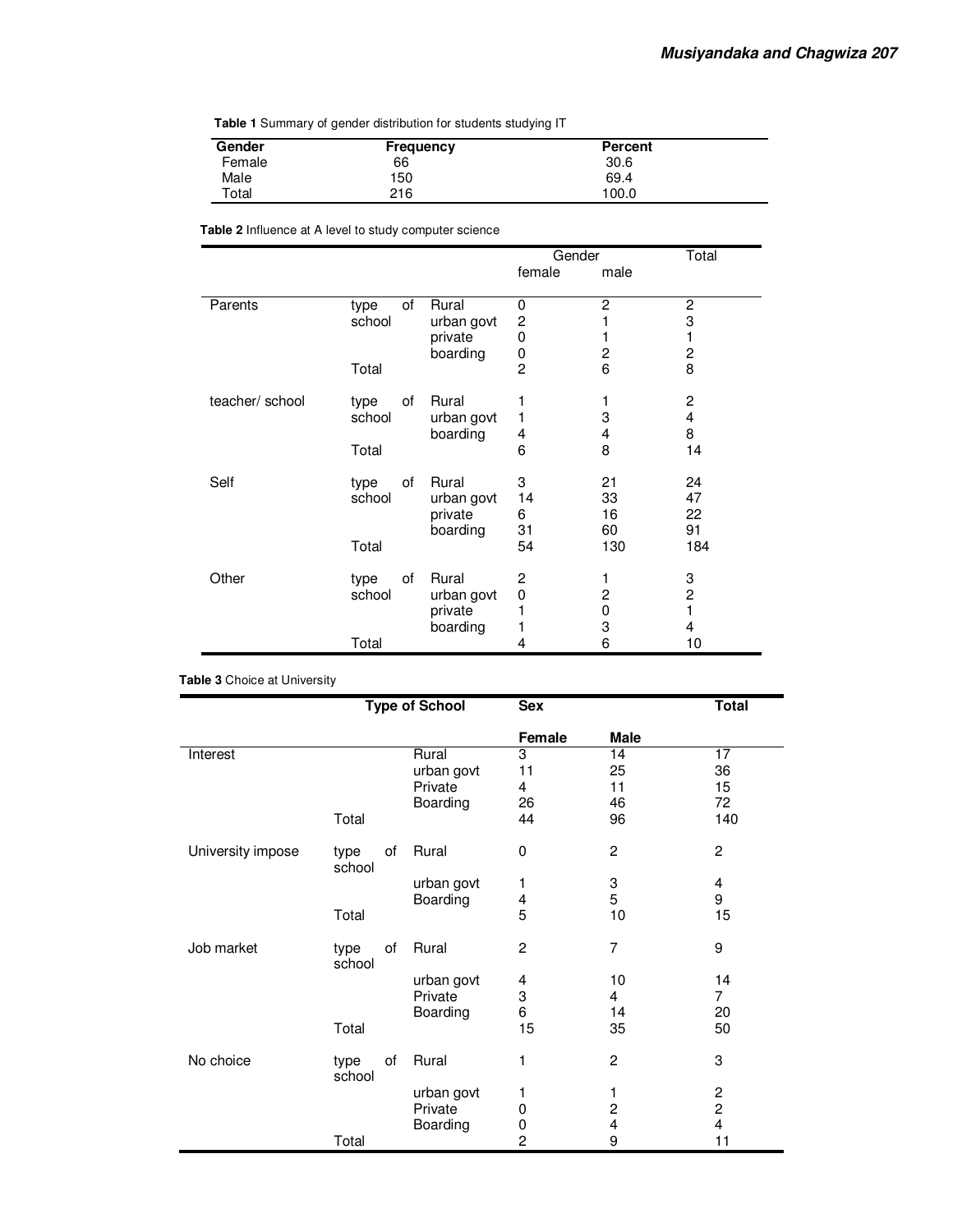**Table 4** Correlations between factors

|                                  | Gender        | School type            | Influence at A<br>level |  | Exposure at home                    |
|----------------------------------|---------------|------------------------|-------------------------|--|-------------------------------------|
| Gender                           |               | $-0.096$               | .004                    |  | $-.011$                             |
| School type<br>Influence at<br>А | $-06$<br>.004 | .046                   | .046                    |  | $.247$ <sup>(**)</sup> )<br>$-.090$ |
| level                            |               |                        |                         |  |                                     |
| Exposure at home                 | $-.011$       | $.247$ <sup>(**)</sup> | $-.090$                 |  |                                     |

**Table 5** IT choice factor interactions

| Variable                                                             | Degrees of freedom | P- Value |
|----------------------------------------------------------------------|--------------------|----------|
| Previous School Attended                                             | З                  | 0.035    |
| Number of computers at school                                        | 36                 | 0.043    |
| Gender – number of computers at<br>school                            | 9                  | 0.03     |
| Previous school attended – number<br>of computers at school          | 19                 | 0.004    |
| Number of computers at school -<br>availability of computers at home | 16                 | 0.005    |
| Experience at home                                                   |                    | 0.031    |

**Table 6** The model of choice of IT career

| Factor                              | Beta     | P- value |
|-------------------------------------|----------|----------|
| Constant                            | 1.653    | 0.000    |
| Gender                              | 0.08     | 0.573    |
| Influenced at A level               | 0.194    | 0.147    |
| Exposure at home                    | $-0.328$ | 0.728    |
| Exposure at School                  | 0.334    | 0.024    |
| Activities of exposure to computers | $-0.076$ | 0.05     |

Most of the respondent's study IT programmes at university due to personal interest (see Table 2). The fact that most university students, irrespective of their area of study, already owned personal computers may have caused most students to have interest in IT. The job market of IT career had limited effect on the choice to study IT. Few students study IT as a result of lack of choice to pursue other areas. Those who study IT as a result of universities imposing are also very few and the students highlighted that this happened as a result of wrong choice of the programme study basing on subjects studied at advanced level. The dominance of the self in making and taking up the first choice in IT points to the underlying importance of self-authorship when making career choice, echoing the findings of Wilkinson (1996), Mugonzinbwa et al. (2000), Wilson (2005) and Mellors-Bourne (2008).

There is a negative weak correlation (-9.6%) between gender and the type of school attended on the choice to do IT (see Table 3). School type attended at secondary level and exposure to computers at home is 24.7% related at 1% significance level as shown in Table 4. There is least relationship between gender and exposure. Both females and males had equal chances

of exposure to computers though males spend most of their time playing computer games while females less time on games but more time on e- mails and social sites. The area of gender inclinations in modern-era ICTs requires further investigation.

There is considerable interaction on some variables that were investigated to ascertain reasons why the interviewed population chose to do IT. Type of school attended by the student to choice of the IT programme was significantly different with p- value of 0.035 (see Table 5). This is also reflected in Figure 1. Total number of computers that were available at the schools where the interviewed students did their advanced level had an effect on the choice of the students. Obviously fewer computers will deter students from doing computer science. There is a relationship between gender and total number of computers at school to the choice a student will make in terms of pursing IT as a career. Females were deterred from doing IT due to limited number of computers at schools as compared to males. Having a limited number of computers at school while the student has a computer at home negatively affected the student's choice. Issues of accessibility are significant in influencing choice to study IT and encouraging more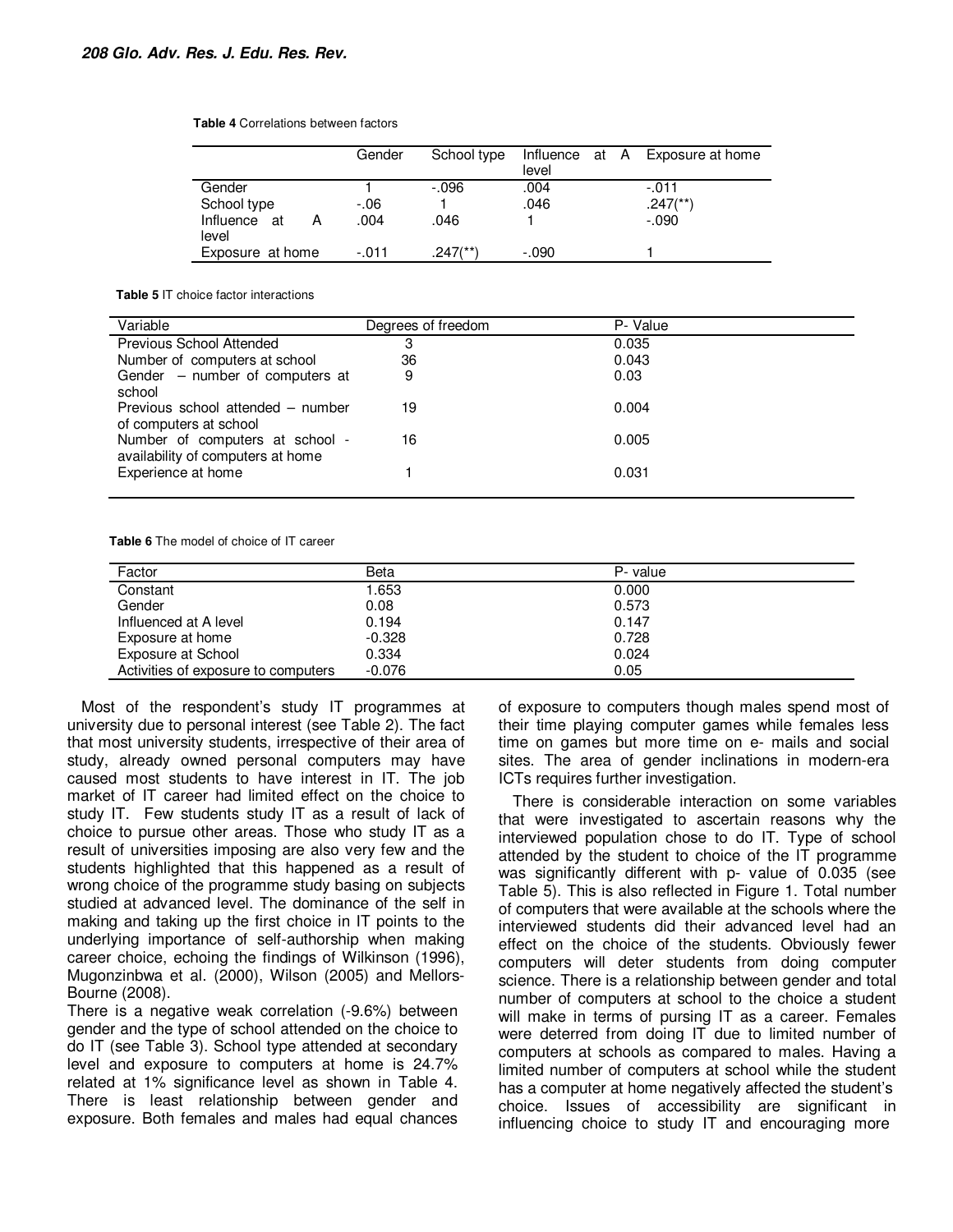females to take up IT. Possible factors influencing females not to take up IT where there is a shortage of computers are to do with non-aggressiveness of females in securing access.

Most of students interviewed could not access computer at home but studied Computer Science at school. As such the results show that the personal computers at home do not have any effect on the IT career of students under study. These findings are contradictory to those of Turner et. al (2002), Adya and Kaiser(2005), Creamer and Meszaros(2009), Meszaros et. al (2009), and Runciman (2009) who found that parents play a critical role in shaping their children's career choice by exposing them to various technologies. Instead, teachers and schools play a central role.

The effect of gender on the choice to study IT at university is insignificant ( $p$ - value = 0.573). Whilst most gender-IT researches (Adya and Kaiser) show gender differences in the choice of IT as a career, our results indicate gender as an insignificant factor, thus suggesting that gender stereotyping is diminishing. Influence at advanced level, exposure at school and type of activities of exposure are significant on the choice of IT as a career. Contribution of exposure at school is higher (high beta value) to choice of IT as a career.

#### **CONCLUSION**

In an effort to sustain a vibrant growing IT industry, Zimbabwe needs to address the issue from a school perspective. Since our results clearly show that access to computers at school is the most prominent factor influencing an IT career choice, the issue of access in both rural and urban schools needs to be addressed. The un-affordability of computers at home, especially in rural areas, makes this factor even more significant. Of particular interest is the need to create conducive conditions for students in rural areas to afford an informed choice to make career decisions. There is a clear need to provide pupils with a lot of stimuli and exposure to a variety of activities (learning and play) linked to their future careers. This will enable them to choose careers based on self-authorship. Stakeholders such as teacher, technocrats and development agents can play a crucial role in this respect thus exposing children to a broader view of the world at the interlinkages at play. Schools are thus central in rural communities in bridging access and affordability.

#### **REFERENCES**

- Besecke LM and Reilly AH (2006). Factors influencing career choice for women in science, mathematics and technology: The importance of a transforming experience. Advancing Women in Leadership Online Journal 21.
- Creamer E and Meszaros P (2009). Gender differences in factors that promote an interest in IT among high school and early and late college students. AMCIS 2009 Proceedings. Paper 333. http://aisel.aisnet.org/amcis2009/333 (accessed 11-06-2010).
- Davies AR, Klawe M, Ng M, Nyhus C and Sullivan H (2005). Gender issues in computer science. Department of Computer Science, University of British Columbia, Vancouver.
- Denner J (2009). The role of the family in the IT career goals of middle school Latinas. AMCIS 2009 Proceedings. Paper 334. http://aisel.aisnet.org/amcis2009/334 (accessed 11-06-2010).
- Ferry NM (2006). Factors influencing career choices of adolescents and young adults in rural Pennsylvania. Journal of Extension 44: 66 – 74.
- Gabay-Egozi L, Shavit Y, and Meir Y (2009). Curricula choice: a test of a rational choice model of education. European Sociological Review 1- 17.
- Hunter MA (2006). Opportunities for environmental science and engineering outreach through K-12 mathematics programs. Environmental Engineering Science 23(3): 461- 471.
- Internet World Stats(2011).InternetUsageStatisticsforAfrica.[http://www.internetworld stats.com/stats1.htm]
- Issa AO and Nwalo KIN (2008). Factors affecting the career choice of undergraduates in Nigerian library and information science schools. African Journal of Library Archives and Information Science. April Issue 2008.
- McInerney CR, DiDonato NC, Giagnacova R and O'Donnell AM (2008). Students' choice of Information Technology majors and careers: a qualitative study. Information Technology, Learning and Information Technology, Learning and Performance Journal 24(2): 35 - 53.
- Mellors-Bourne R (2008). Do undergraduates want a career in IT? A study of the attitudes of current UK undergraduates in relation to careers and work in the IT sector. Careers Research and Advisory Centre, U.K 29 – 35.
- Meszaros PS, Creamer E and Soyoung L (2009). Understanding the role of parental support for IT career decision making using the theory of self-authorship. International Journal of Consumer Studies 33(4): 392-395.
- Mugonzibwa EA, Kikwilu EN, Rugabamu PN and Ntabaye MK (2000). Factors influencing career choice among high school students in Tanzania. Journal of Dental Education 64(6): 423-429.
- Munro M and Elsom D (2000). Choosing science at 16: The influences of science teachers and careers advisers on students' decisions about science subjects and science and technology careers. CRAC/NICEC Project Report, Careers Research and Advisory Centre, Cambridge.
- Runciman B (2009). Making the grade. ITNOW: Careers, July 2009:11- 12.
- Tolsma J, Need A and de Jong U (2010). Explaining participation differentials in Dutch higher education: The impact of subjective success probabilities on level choice and field choice. European Sociological Review 26(2): 235-252.
- Trauth EM, Quesennberry JL and Huang H (2008). A multi-cultural analysis of factors influencing career choice for women. Journal of Global Information Management 16(4): 1-23.
- Turner SV, Bernt PW and Pecora N (2002). Why women choose information technology careers: educational, social and familial influences. Annual Meeting of the American Educational Research Association, New Orleans.
- Wilkinson S (1996). The factors affecting the career choice of male and female civil engineering students in the UK. Career Development International 5(1): 45 - 50.
- Wilson ME (2005). Learning Partnerships: Theory and Models of Practice to Educate for Self-Authorship. Journal of College Student Development 46: 453- 456.

Adya M and Kaiser KM (2005). Early determinants of women in the IT workforce: a model of girls' career choices. Information Technology and People 18(3): 230 - 259.